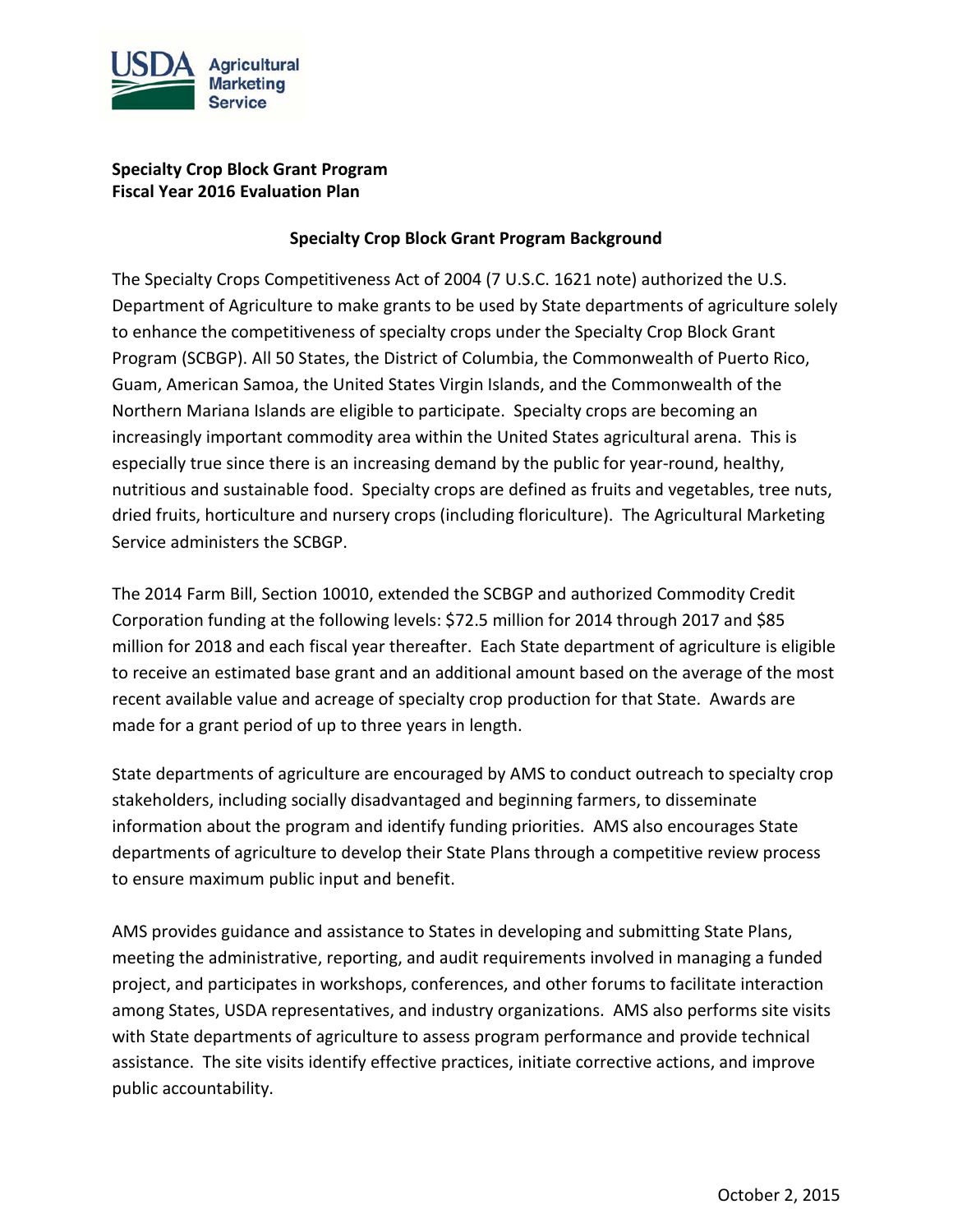### **Fiscal Year 2016 Specialty Crop Block Grant Performance Evaluation**

AMS is required to report on the outcomes of the SCBGP at a national scale to demonstrate the performance of this program. By collecting, aggregating, and reporting performance data across all states and territories, AMS can share the impact of the SCGBP with all stakeholders, including the Office of Management and Budget (OMB), Congress, the agricultural community, and the general public.

- Each project submitted in the State Plan must include at least one of the eight outcomes listed below, and at least one of the indicators listed underneath the selected outcome(s). If there are multiple sub-indicators under the selected indicator, select at least one.
- If the indicator(s) below the selected outcome(s) are not relevant to a project, a projectspecific indicator(s) may be developed which will be subject to approval by AMS.
- The progress of each indicator must be reported in the Annual Performance Report and the result in the Final Performance Report.
- AMS will aggregate the data collected to assess the overall impact of the program and report to OMB and Congress on these national outcome measures.
- AMS will review the quality of the information we receive in subsequent performance reports and modify the outcomes and indictors as needed over time to lead to better results in showing the impact of the SCBGP.

#### **Outcome Measures**

#### *Outcome 1: To enhance the competitiveness of specialty crops through increased sales*

#### *THIS IS MANDATORY FOR ALL MARKETING AND PROMOTION PROJECTS.*

#### **Outcome Definition:**

Marketing and Promotion

Marketing and promotion projects focus efforts to sell, advertise, promote, market, and generate publicity, attract new customers, or raise customer awareness for specialty crops or a specialty crop venue. These include, but are not limited to:

- $\triangleright$  Uses of social media to market and promote;
- $\triangleright$  Specialty crop local, regional and national campaigns;
- $\triangleright$  Specialty crop only tradeshows;
- $\triangleright$  Website promotion and development;
- $\triangleright$  Use/development of billboards, radio, television, magazine and email ads, marketing materials such as direct mail, brochures;
- $\triangleright$  Agritourism;
- $\triangleright$  Export market development;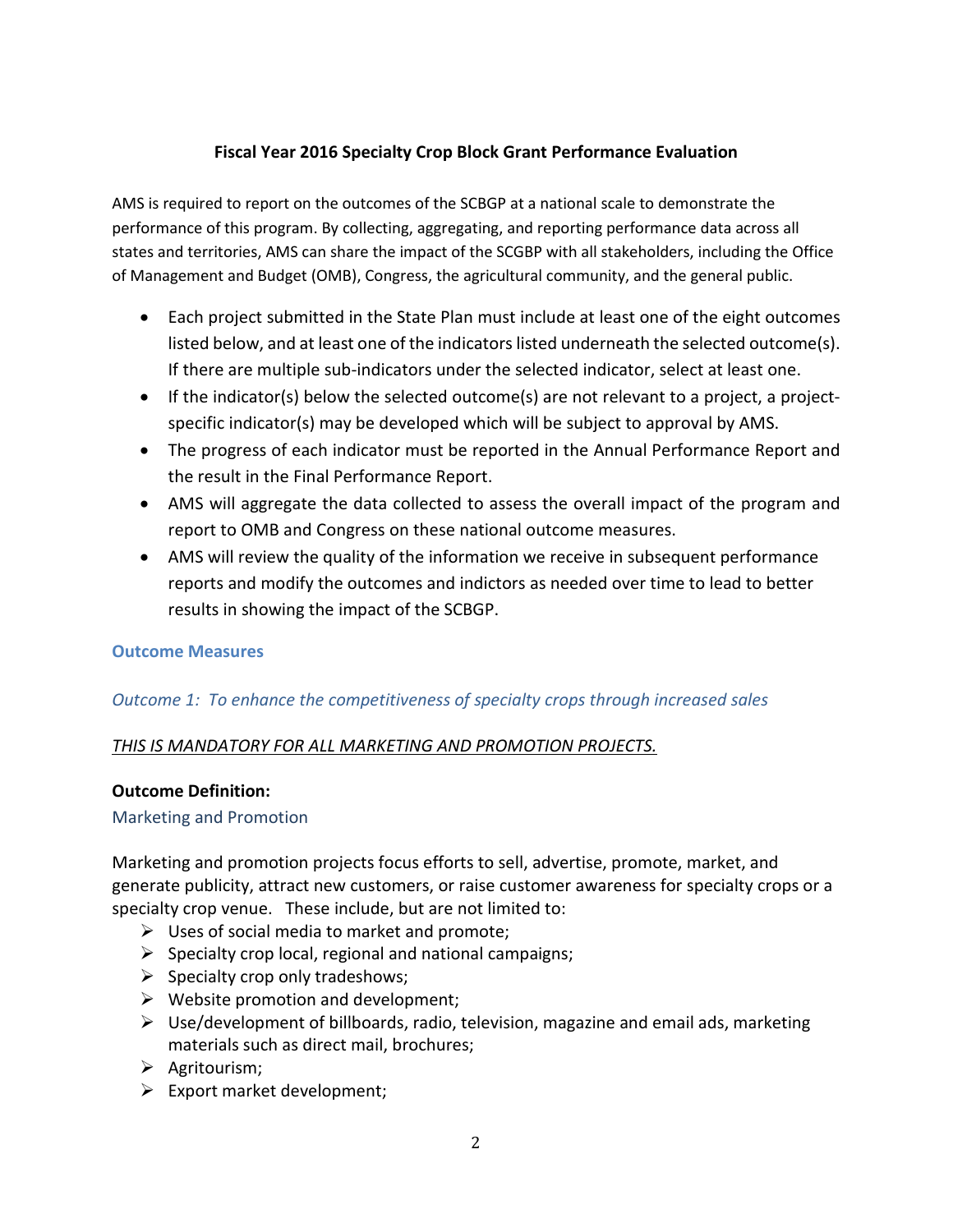- $\triangleright$  Retail promotions including point-of-purchase items, labels, packaging etc.;
- $\triangleright$  Farmers market promotions; and
- $\triangleright$  Marketing and promotion campaigns with an education component directed to consumers.

The specific measure must be expressed as a dollar value and percentage increase in sales of one or more specialty crops in one or more States or foreign markets as a result of marketing and/or promotion activities. For example, an expected outcome of growth in sales from 5% to 10% is not acceptable by itself, but in combination with an increase in sales of \$1 million to \$2 million it is acceptable. This requirement means that an established baseline of sales in dollars should already exist at the time of application. For projects that do not already have a baseline of sales in dollars, one of the objectives of the project must be to determine such a baseline in order to meet the requirement to document the value of sales increases by the end of the project.

*Indicator:* Sales increased from  $\sinh \theta$  to  $\sinh \theta$  and by ercent, as result of marketing and/or promotion activities

AMS understands that sales can be impacted by a host of unrelated issues including trade disputes, phytosanitary issues, export conditions, weather, and other factors affecting the farmer, supply chain, retailers, wholesalers and/or consumers. The above factors demonstrate that even a perfectly executed marketing campaign can result in sales remaining constant or even declining. These factors and events that either positively or negatively impacted the sales of a project can be explained in the performance report.

## *Outcome 2: Enhance the competitiveness of specialty crops through increased consumption Indicators:*

- 1. Of the total number of children and youth reached,
	- a. The number that gained knowledge about eating more specialty crops
	- b. The number that reported an intention to eat more specialty crops
	- c. The number that reported eating more specialty crops
- 2. Of the total number of adults reached,
	- a. The number that gained knowledge about eating more specialty crops
	- b. The number that reported an intention to eat more specialty crops
	- c. The number that reported eating more specialty crops
- 3. Number of new and improved technologies and processes to enhance the nutritional value and consumer acceptance of specialty crops (excluding patents)
- 4. Number of new specialty crops and/or specialty crop products introduced to consumers\_\_\_\_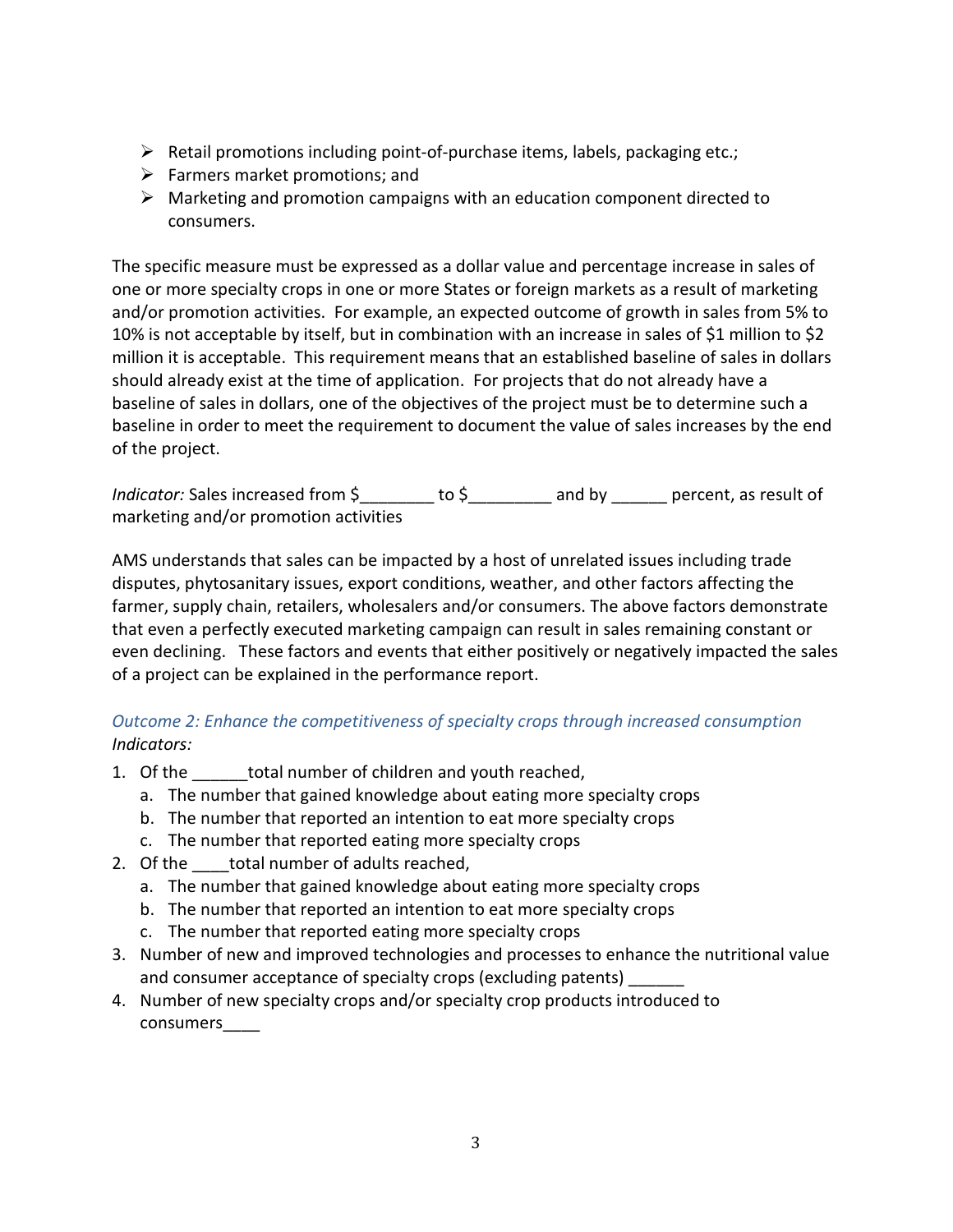# *Outcome 3: Enhance the competitiveness of specialty crops through increased access and awareness*

*Indicators:*

- 1. Of the total number of consumers or wholesale buyers reached,
	- a. The number that gained knowledge on how to access/produce/prepare/preserve specialty crops
	- b. The number that reported an intention to access/produce/prepare/preserve specialty crops
	- c. The number that reported supplementing their diets with specialty crops that they produced/preserved/obtained/prepared
- 2. Of the total number of individuals (culinary professionals, institutional kitchens, specialty crop entrepreneurs such as kitchen incubators/shared-use kitchens, etc.) reached,
	- a. The number that gained knowledge on how to access/produce/prepare/preserve specialty crops
	- b. The number that reported an intention to access/produce/prepare/preserve specialty crops
	- c. The number that reported supplementing their diets with specialty crops that they produced/prepared/preserved/obtained
- 3. Number of existing delivery systems/access points of those reached that expanded and/or improved offerings of specialty crops
	- a. \_\_\_\_\_\_\_farmers markets
	- b. \_\_\_\_\_\_\_produce at corner stores
	- c. \_\_\_\_\_\_school food programs and other food options (vending machines, school events, etc.)
	- d. \_\_\_\_\_\_grocery stores
	- e. \_\_\_\_\_\_wholesale markets
	- f. \_\_\_\_\_\_food hubs that process, aggregate, distribute, or store specialty crops
	- g. \_\_\_\_\_\_home improvement centers with lawn and garden centers
	- h. **Lawn and garden centers**
	- i. buther systems/access points, not noted
	- j. total (if not reported above)
- 4. Number of new delivery systems/access points offering specialty crops
	- a. \_\_\_\_\_\_\_farmers markets
	- b. **produce at corner stores**
	- c. \_\_\_\_\_\_school food programs and other food options (vending machines, school events, etc.)
	- d. \_\_\_\_\_\_grocery stores
	- e. \_\_\_\_\_\_wholesale markets
	- f. \_\_\_\_\_\_ food hubs that process, aggregate, distribute, or store specialty crops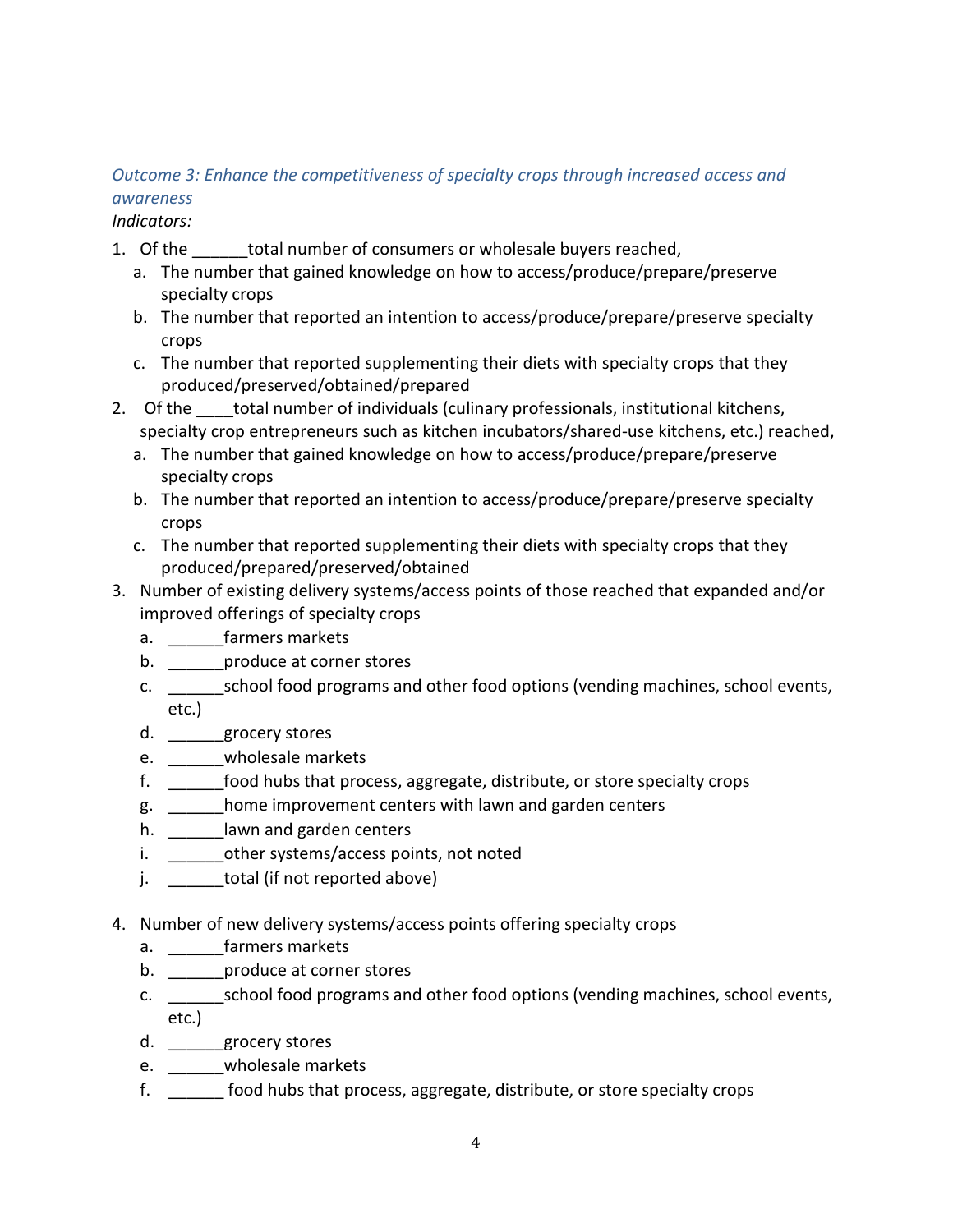- g. \_\_\_\_\_\_home improvement centers with lawn and garden centers
- h. \_\_\_\_\_\_\_\_lawn and garden centers
- i. \_\_\_\_\_\_\_\_other systems/access points, not noted
- j. total (if not reported above)

*Outcome 4: Enhance the competitiveness of specialty crops though greater capacity of sustainable practices of specialty crop production resulting in increased yield, reduced inputs, increased efficiency, increased economic return, and/or conservation of resources. Indicators:*

- 1. Numbers of plant/seed releases (i.e., cultivars, drought-tolerant plants, organic, enhanced nutritional composition, etc.)
- 2. Adoption of best practices and technologies resulting in increased yields, reduced inputs, increased efficiency, increased economic return, and conservation of resources (select at least one below).

a. Number of growers/producers indicating adoption of recommended practices

b. Number of growers/producers reporting reduction in pesticides, fertilizer, water used/acre \_\_\_\_\_\_\_

c. Number of producers reporting increased dollar returns per acre or reduced costs per acre \_\_\_\_\_

d. Number of acres in conservation tillage or acres in other best management practices

3. Number of habitat acres established and maintained for the mutual benefit of pollinators and specialty crops

## *Outcome 5: Enhance the competitiveness of specialty crops through more sustainable, diverse, and resilient specialty crop systems*

*Indicators:* 

 $\overline{\phantom{a}}$ 

 $\overline{\phantom{a}}$ 

\_\_\_\_\_\_\_

1. Number of new or improved innovation models (biological, economic, business, management, etc.), technologies, networks, products, processes, etc. developed for specialty crop entities including producers, processors, distributors, etc. \_\_\_\_\_\_\_

2. Number of innovations adopted

3. Number of specialty crop growers/producers (and other members of the specialty crop supply chain) that have increased revenue expressed in dollars \_\_\_\_\_

4. Number of new diagnostic systems analyzing specialty crop pests and diseases.

[Diagnostic systems refer to, among other things: labs, networks, procedures, access points.]

5. Number of new diagnostic technologies available for detecting plant pests and diseases. \_\_\_\_\_\_\_

[The intent here is not to count individual pieces of equipment or devices, but to enumerate technologies that add to the diagnostic capacity.]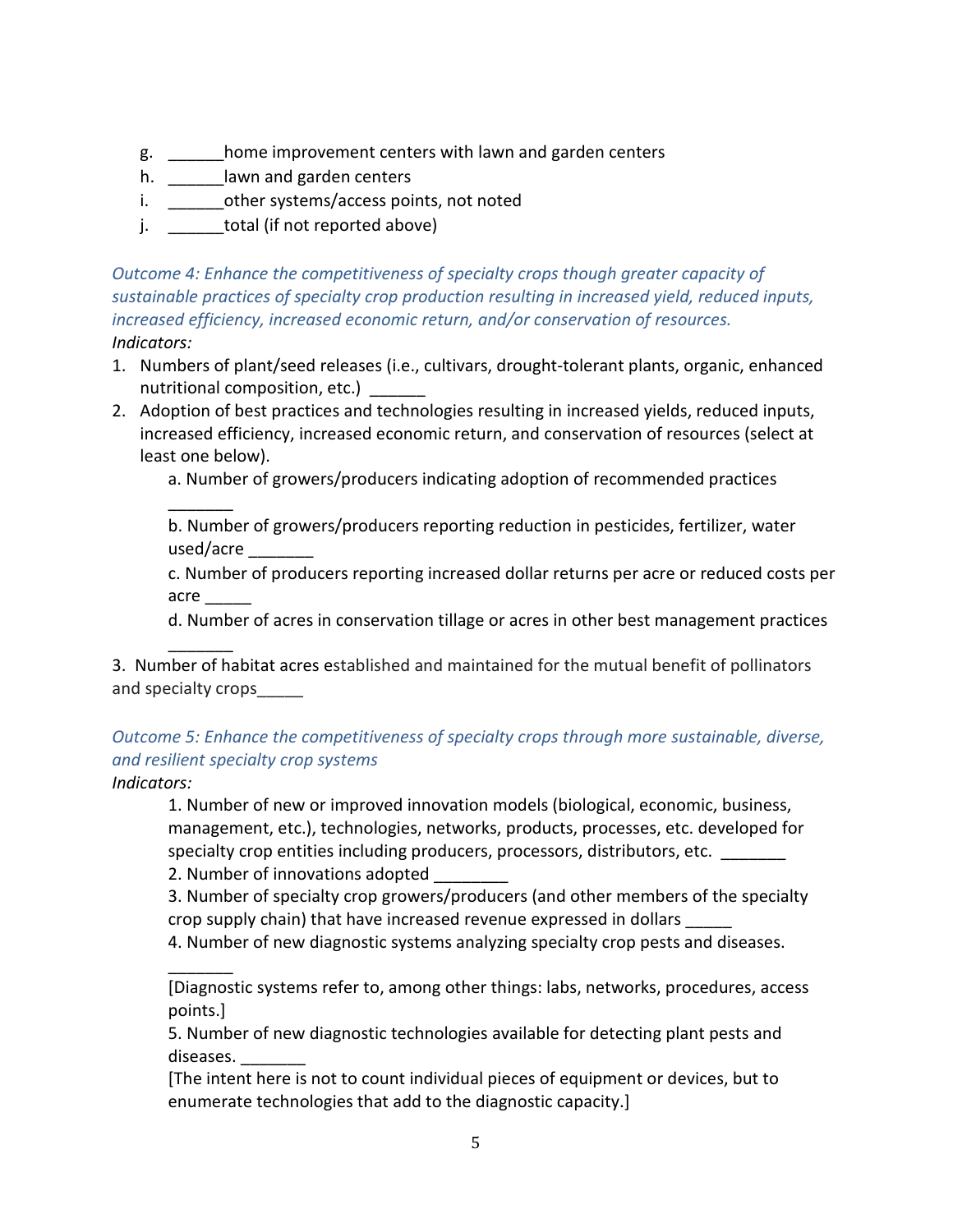6. Number of first responders trained in early detection and rapid response to combat plant pests and diseases\_\_\_\_\_\_

7. Number of viable technologies/processes developed or modified that will increase specialty crop distribution and/or production\_\_\_\_\_\_\_

8. Number of growers/producers that gained knowledge about science-based tools through outreach and education programs

# *Outcome 6: Enhance the competitiveness of specialty crops through increasing the number of viable technologies to improve food safety*

*Indicators:*

- 1. Number of viable technologies developed or modified for the detection and characterization of specialty crop supply contamination from foodborne threats \_\_\_\_
- 2. Number of viable prevention, control and intervention strategies for all specialty crop production scales for foodborne threats along the production continuum\_\_\_\_\_
- 3. Number of individuals who learn about prevention, detection, control, and intervention food safety practices and number of those individuals who increase their food safety skills and knowledge
- 4. Number of improved prevention, detection, control, and intervention technologies\_\_\_\_\_\_
- 5. Number of reported changes in prevention, detection, control, and intervention strategies\_\_\_\_\_\_

# *Outcome 7: Enhance the competitiveness of specialty crops through increased understanding of threats to food safety from microbial and chemical sources*

*Indicators:* 

*Number of projects focused on:*

- 1. Increased understanding of fecal indicators and pathogens \_\_\_\_\_
- 2. Increased safety of all inputs into the specialty crop chain
- 3. Increased understanding of the roles of humans, plants and animals as vectors \_\_\_\_\_\_
- 4. Increased understanding of preharvest and postharvest process impacts on microbial and chemical threats
- 5. Number of growers or producers obtaining on-farm food safety certifications (such as Good Agricultural Practices or Good Handling Practices) \_\_\_\_\_\_\_

# *Outcome 8: Enhance the competitiveness of specialty crops through enhancing or improving the economy as a result of specialty crop development.*

## *Indicators:*

- 1. Number of new rural careers created
- 2. Number of new urban careers created
- 3. Number of jobs maintained/created\_\_\_\_\_\_\_
- 4. Number of small businesses maintained/created
- 5. Increased revenue/increased savings/one-time capital purchases (in dollars)